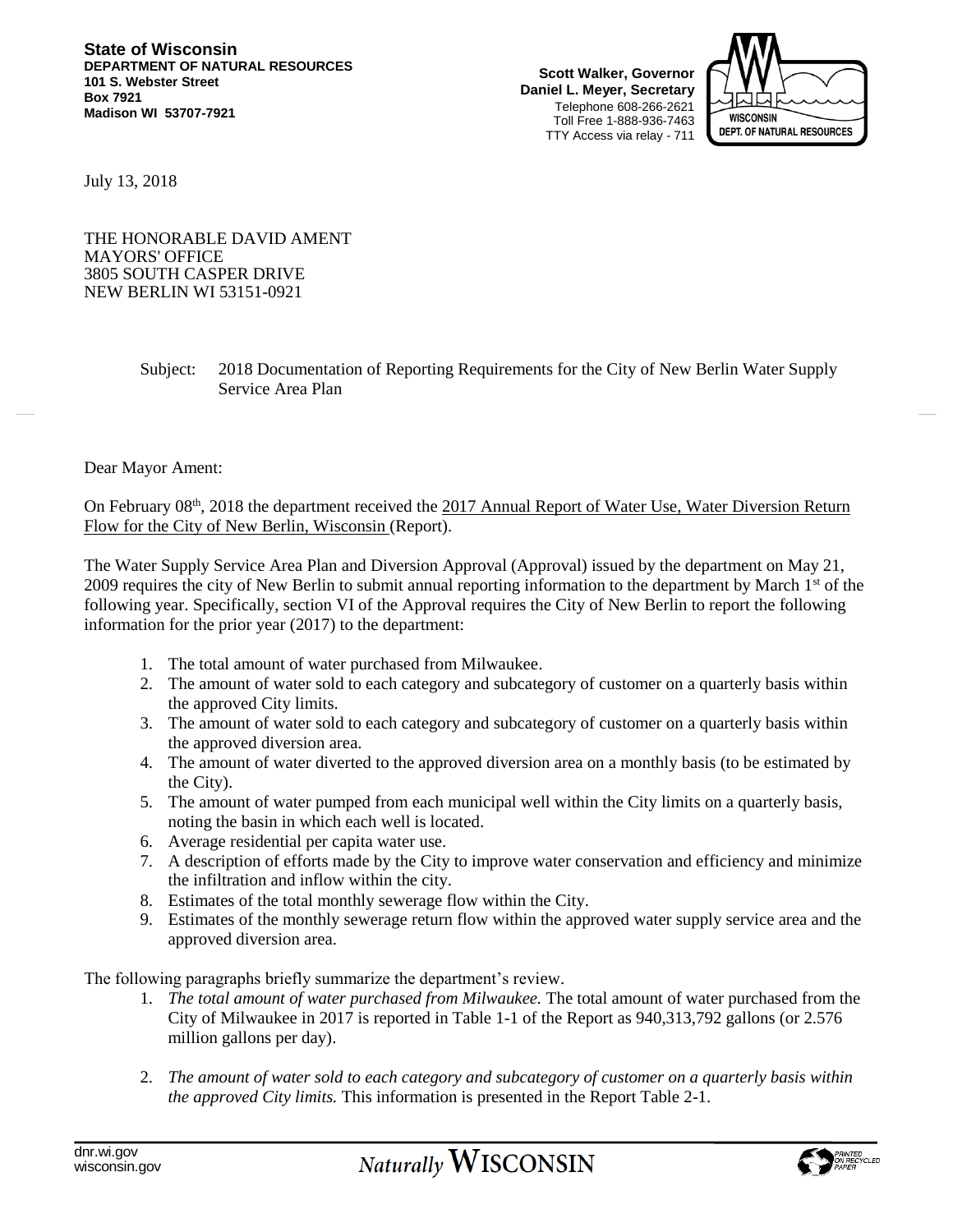- 3. *The amount of water sold to each category and subcategory of customer on a quarterly basis within the approved diversion area.* This information is presented in the Report Table 3-1.
- 4. *The amount of water diverted to the approved diversion area on a monthly basis (to be estimated by the City).* The City diverted 538,799,803 gallons in 2017, an average of 1.476 million gallons per day. New Berlin is authorized to divert an average of 2.142 million gallons per day. The information is presented in the Report Table 4-1.
- 5. *The amount of water pumped from each municipal well within the City limits on a quarterly basis, noting the basin in which each well is located*. This reporting element is no longer applicable as all of the City's wells have been taken out of service and abandoned as required by the Approval.
- 6. *Average residential per capita water use.* The per capita water use calculation is described in Table 6- 1 of the Report. The residential per capita water use in the service area is reported as 53.65 gallons per capita per day (gpcd). The City's goal is to have per capita residential water use reduced by at least 10% from the 2007 base year by 2020. Meeting that goal reflects a residential per capita water use of 61 gpcd or less. In 2017, the City met their goal for per capita residential water use.
- 7. *A description of efforts made by the City to improve water conservation and efficiency and minimize the infiltration and inflow within the City.* Section 7 of the Report details the City's efforts to improve water conservation and efficiency. Efforts to minimize Inflow and Infiltration (I/I) are described in Table 7-1 and in Appendix B. The City spent \$47,413 on reducing I/I in 2017.
- 8. *Estimates of the total monthly sewerage flow within the City.* This information is presented in Table 9-1of the Report.
- 9. *Estimates of the monthly sewerage return flow within the approved water supply service area and the approved diversion area.* This information is presented in Table 9-1 of the Report. The average monthly sewerage flow within the City for 2017 was estimated as 172,500,000 gallons. The average monthly sewerage flow within the diversion area was estimated as 76,800,000 gallons per month.

| <b>2017 Summary Data</b>            |                                                             |                    |
|-------------------------------------|-------------------------------------------------------------|--------------------|
| <b>Type of Water</b>                | <b>Average Amount of Water</b><br>(million gallons per day) | <b>Data Source</b> |
| Purchased water                     | 2.576                                                       | Table 1-1          |
| Sold within city limits             | 2.171                                                       | Table 2-1          |
| Diversion amount                    | 1.476                                                       | Table 4-1          |
| Diversion area sewerage<br>returned | 2.560                                                       | Table 9-1          |
| Total sewerage returned             | 5.750                                                       | Table 9-1          |

In addition to the reporting requirements above, the City has also submitted documentation demonstrating compliance with Tier 3 water conservation as required by section V of the Approval and ch. NR 852, Wis. Admin. Code. The information provided in the Report appears to meet the annual reporting requirements.

The City's 2018 Annual Report is to be submitted to the department by March  $1<sup>st</sup>$ , 2019.

Please contact Chris Fuchsteiner [christopher.fuchsteiner@wisconsin.gov,](mailto:christopher.fuchsteiner@wisconsin.gov) (608) 266-9264 with any additional questions regarding your annual reporting.